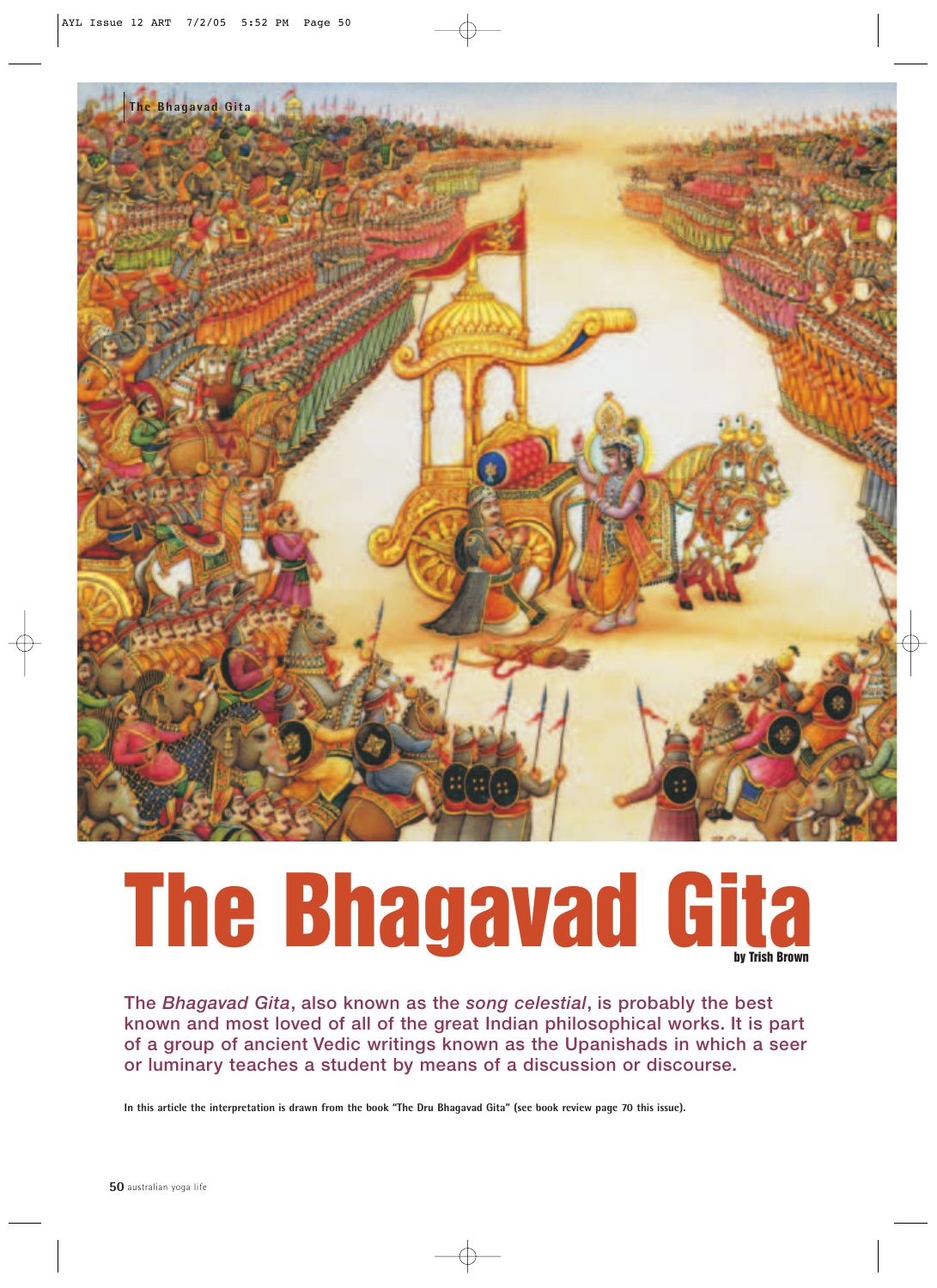

The Gita is considered to be the 'cream' of the Upanishads, as it brings forth some of the greatest teachings to help humanity. All of the Upanishads have a common subject matter, the nature of the Self and the universal human journey towards Self realisation.

Whilst this may seem a rather rarefied subject for most people in the modern world, the Gita's unique and appealing contribution is that its teachings are pragmatic as well as philosophical. The Gita is also open to many levels of interpretation. In this particular interpretation, the authors have distilled from each verse very practical applications to help increase joyfulness in day to day living.

**The Bhagavad Gita**

"When disappointment stares me in the face and all alone I see not one ray of hope, I go back to the *Bhagavad Gita* and immediately begin to smile in the midst of overwhelming tragedies".

### – MAHATMA GANDHI

**LEFT: Krishna instructs Arjuna on the battlefield. © B.G. Sharma. All images made available by Mandala Publishing. www.mandala.org**

Five thousand years ago the great and noble warrior, Arjuna, prince of the Pandavas, stood on the battlefield of Kurukshetra and surveyed an opposing army. Suddenly and unexpectedly, for the first time in his life, he felt fear. He began to tremble and sweat, his knees buckled and his hair stood on end. Why should he suddenly feel so much fear? Much like the ancient Greek hero Achilles, he had never lost a battle, and in the past, had proved himself invincible. The only difference between this and any other battle was that this time he was being asked to fight against members of his own family. The Kauravas were people he had grown up with and whom he loved dearly. This is the setting for this wonderful epic.

#### **Personal journey**

When I initially read the Gita during my first yoga teacher training, it was such a struggle to finish it. I did succeed, but as you can imagine, I had no desire to revisit this scripture again. For me, it simply made no practical sense, as is often the case for others.

Fortunately, all this was to change during a Dru Yoga retreat in 1999. I came across a publication called *Walking with the Bhagavad Gita* written by Dr Mansukh Patel, Savitri MacCuish and John Jones. This book encompassed the first six chapters of the Gita but it was presented in a way that truly captured my interest. The usual presentation of Gita slokas was maintained with verses written in *Devanagari* (the ancient Hindi script) and modern scripts, plus regular accompanying translations. The introduction of this particular publication had a description of each main character and its symbolic representation and also offered a colourful expanded story of the events relevant to each chapter.

The language was starting to make sense at last and I was drawn in by the beautiful,

artistic drawings depicting the leading characters. However, it was the verses presented as a gripping story that really held my attention! After reading the story on that first night, I was very curious about what was yet to come in volumes two and three! At last I felt I was beginning to understand what this ancient scripture was really about. The 'song of the Gita' had spoken to me. I could not let it go out of my life without trying to unravel its sacred message.

I wondered why the wisdom within this beautiful book was not more widely known, and then I discovered that many great people used the Gita as a source of wisdom and refuge during turbulent times.

Throughout the past five years I have incorporated this ancient scripture into part of my daily practice. The beauty and wisdom held within each page has begun to unfold for me. Interestingly, the Gita has become a living being! Master teachers of the Gita tell us that, "the answer to every human predicament is held within the pages of this text". So why wouldn't we, as spiritual beings on this human journey, want to throw ourselves into the ocean of these teachings?

#### **Great people and the Gita**

The Gita has been read by some of the world's greatest thinkers. Albert Einstein said "When I read the *Bhagavad Gita*, everything else seems so superfluous."

Eknath Easwaran, educator and author, wrote about his first meeting with Mahatma Gandhi (who was a great Gita devotee). He said, "I wanted to know the secret of his power". Gandhi's secretary began to read from the *Bhagavad Gita* on the first evening of his visit to Gandhi's ashram (Mahadev Desai). He said "He lives in wisdom that sees himself in all and all in him, whose love for the Lord of Love has consumed every selfish desire and sense craving tormenting the heart…" As Easwaran watched the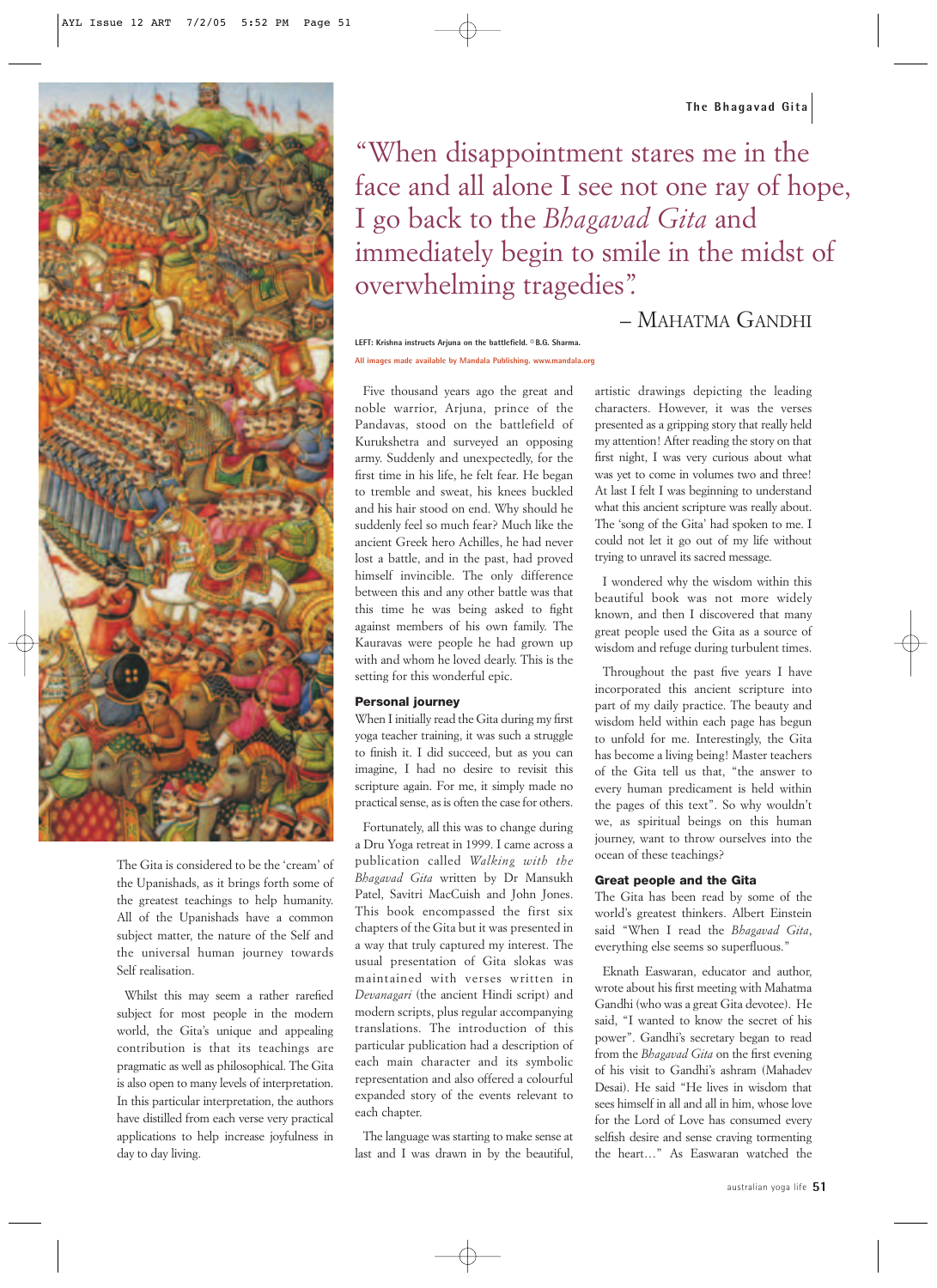

**ABOVE: Krishna and Arjuna prepare for battle. © B.G. Sharma.**

Krishna is the charioteer and Arjuna's dearest friend, companion and teacher. He represents the higher Self. Arjuna is the archer, representing the noble human being in conflict.

small brown body of Gandhi growing motionless and absorbed in meditation on those verses, he said, "I was no longer hearing the Gita, I was seeing it, seeing the transformation it describes". Gandhi himself said, "When disappointment stares me in the face and all alone I see not one ray of hope, I go back to the *Bhagavad Gita* and immediately begin to smile in the midst of overwhelming tragedies."

So what is so special about this book that has the power to sustain and transform?

#### **What is the Gita?**

The *Bhagavad Gita* consists of eighteen chapters written in Sanskrit by the sage

Vyasa. This poem of 700 verses is in the form of a dialogue between Krishna and Arjuna. Krishna is the charioteer and Arjuna's dearest friend, companion and teacher. He represents the higher Self. Arjuna is the archer representing the noble human being in conflict.

In this allegory, Krishna gradually leads Arjuna (you and me), out of a state of despondency in chapter 1 to a state of bliss in chapter 18. This journey is 'a giant leap for mankind'. It is made in small steps so that we, the readers, are able to accompany Arjuna as he gradually comes to understand what is really being offered to him. The sacred knowledge revealed by Krishna enables his student to rise to the very pinnacle of his human potential and to be victorious against impossible odds. This hero, Arjuna, is me. He is also you. His challenges are mine and they are also yours. But his victory is ours. So how did Arjuna come to be in this predicament, standing in the middle of a battlefield between two opposing armies?

#### **Background and characters**

This great dialogue between Krishna and Arjuna takes place on a battlefield – the battlefield represents 'us'. To more fully understand this, we should get to know a little of the background of the opposing armies who are the Pandavas and the Kauravas. Both of these families are descended from Bhishma, a great warrior. Bhishma took over the role of fathering King Pandu's five sons (the Pandavas) after the king died young. King Pandu's brother Dhritarashtra (the father of the Kauravas) was unable to take the throne himself because he was born blind. So Bhishma took responsibility for ruling the kingdom of Bharat until the eldest Pandava son, Yudhishthira, was old enough to assume the throne.

Predictably, rivalry and jealousy arises between the families of these two brothers. This happens despite being raised together and tutored by the very best instructors, especially Dronacharya, a master of military accomplishments of every kind.

Dhritarashtra's eldest son, Duryodhana, is determined to take the throne from the rightful heir, Yudhishira. No scheme is too devilish for this ruthless, jealous young man. There was nothing the Pandavas could do that would appease his anger and jealousy. Just like the best of epics, the heroes have to combat attempted murder,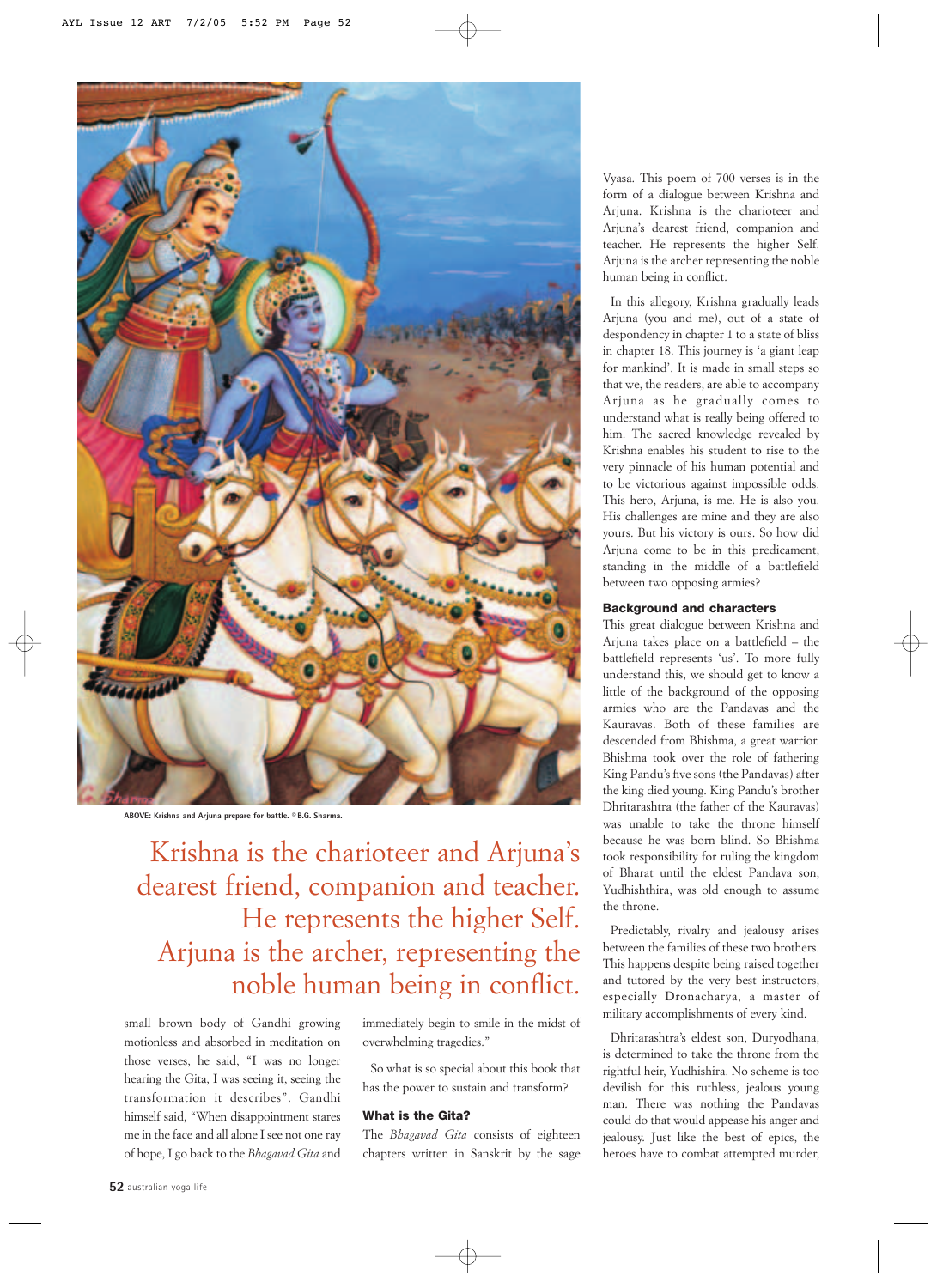arson, poison, a rigged gambling contest, broken promises, deceit and finally exile for fourteen years.

After their exile, Duryodhana refused to honour his promise to return their land. Yudhishthira, a peace loving man, found himself faced with war as the only means to prevent Duryodhana from overpowering the entire kingdom. Arjuna, one of the five Pandava brothers, renowned for his courage and the favourite and most accomplished student of Dronacharya, is chosen to lead Yudhishthira's forces.

In a chariot race as enthralling as that in the film *Ben Hur*, Arjuna and Duryodhana raced to Krishna to ask for his assistance. Krishna, said to be a representative of the Divine, gave them both a choice. One could have him as his charioteer with the proviso that he would not take part in the battle, and the other could have all of his armies. Arjuna chose Krishna without hesitation. Duryodhana, thrilled to have Krishna's great armies at his disposal, was convinced that he could not possibly lose the upcoming battle.

This, then, is the background to the famous battle on the field of Kurukshetra.

However, it is also important to become more acquainted with the characters themselves and what they represent for us.

#### **The Pandavas**

In most stories the Pandavas would be called the 'goodies' but they actually represent the great qualities within us all.

Krishna represents the best aspects of ourselves and that part we long to identify with, the higher Self. He is a lifelong friend of the five Pandava brothers. The eldest brother Yudhisthira (also known as Dharma Raj, the King of Dharma) is righteous, noble and completely unable to tell an untruth. He represents the very highest truth and dharma within us. As mentioned before, Arjuna, that formidable warrior blessed with miraculous skills and indomitable courage, is very open, straightforward and willing to learn. He represents you and me. We face the same difficulties on the battlefield of life where we come up against all the different parts of ourselves that prevent us from realising our true nature.

Then there is Bhima, another great and powerful warrior, best known for his strength and sense of humour. He represents our deep indestructible power.

Of the remaining two brothers, Nakula is the skilled horseman, representing grace and divine beauty and Sahadeva is the wise and learned one who knows the past, present and future. He has incredible wisdom, although he will not reveal anything unless asked. He is indicative of our own knowledge and wisdom.

Draupadi is married to the five Pandavas (how this came about is another wonderful story in itself) and is known for her eternal, unending joy. She is the strength behind the Pandavas and represents our virtues. She shows us that part of ourselves that is irresistible to the highest source. Gandiva, Arjuna's bow, represents our self will and egocentric defence. The chariot, driven by Krishna, stands for our physical body. The five horses are our senses that need to be skilfully guided and controlled by the Self, so that we are able to realise our true nature.

#### **The Kauravas**

It is tempting to call the Kauravas 'the baddies' but that label would be a disservice. They actually represent our negative aspects.

Dhritarashtra, born blind and unable to rule the kingdom, represents our blind

## SPIRIT OF BALI

Spend time on yourself....

achieve a sense of renewal, awaken your cultural curiosity, enjoy a refreshing, luxurious holiday, experience a natural destination that celebrates its traditions, spirituality, environment, cuisine, the culture of its people and their rituals



## **REJUVENATION AND YOGA RETREAT IN EAST BALI** 27 OCTOBER - 3 NOVEMBER 2005



The Program: Deepen your knowledge, practice, strength, and flexibility of yoga with Patricia Widayat, a highly experienced and therapeutic lyengar teacher.

This special week provides two daily sessions of expert and empathetic yoga instruction, a real sense of healthy living with cuisine that enforces well-being and nourishment, pleasurable excursions that take you to the cultural and spiritual heartland of Balinese values, and activities that are invigorating and exciting. Your host is Marieke Brugman of Howqua Dale who has fifteen years experience leading specialist tours that are without peer.

Highlights include:- inspirational, magical, locations for yoga sessions such as the holy water palace at Tirtagangga, a lush mountain terrace overlooking Mt Agung and coconut groves by the sea; spa treatments and a Balian healing session; white-water rafting, cooking classes, exotic dinners and visits to artists' studios, traditional weaving villages and markets.

Deluxe accommodation with exceptional service is offered at the delightful Alila Manggis near Candi Dasa.

**HOWQUA** CDALE er errein

**Program will be offered again: March 2006 and a new INDIA retreat, October 2006** 

For Detailed Itinerary, Further Information and Reservations (space limited to 10 participants)<br>Contact: Howqua Dale Gourmet Retreat www.gtoa.com.au Contact: Howqua Dale Gourmet Retreat PO Box 379, Mansfield 3724 Tel: 03) 57 77 3503. Email: howqua@mansfield.net.au